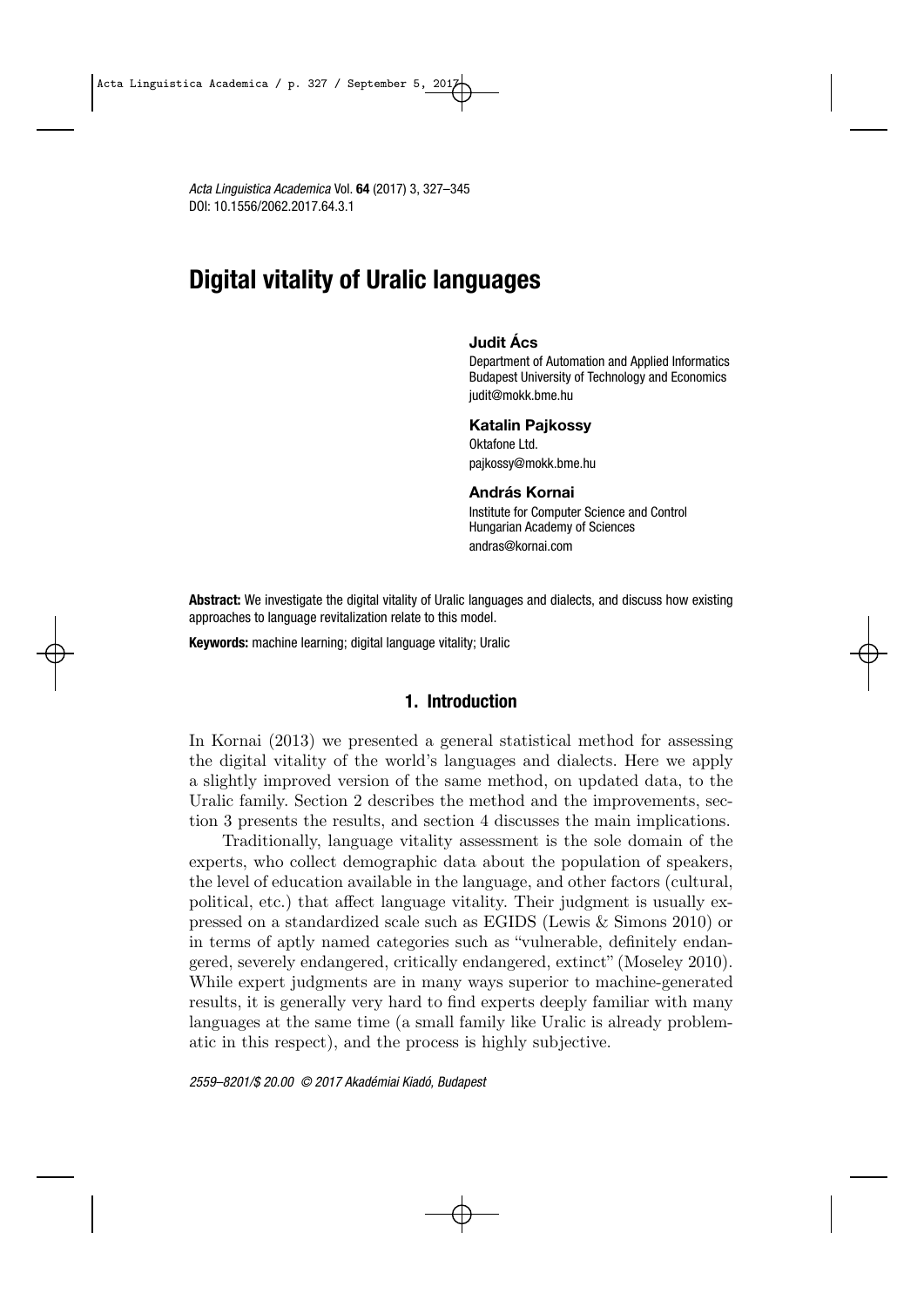In our work we treat the problem of assessing digital vitality as a classification task amenable to **supervised machine learning** techniques. In principle our technique is equally applicable to the task of assessing traditional vitality, but in practice we simply don't have access to the relevant (demographic, political, cultural etc.) data on a global scale in a homogeneous format that would permit cross-language comparisons and statistical model building.

While computational linguists are very familiar with machine learning, the experts of Uralic languages generally come from the more philological tradition of linguistics, and to make this work more accessible to them, we use 1.1 to outline, however sketchily, the supervised learning paradigm. Conversely, the Uralic experts will find little that is new to them in 1.2, where we describe our selection of Uralic languages and dialects in terms of making the data more easily accessible to the computational linguist.

### **1.1. Machine learning**

By a **classification** task we mean a potentially infinite set of inputs  $x_1, x_2, \ldots$ , each of which must be assigned to exactly one of the classes  $C_1, C_2, \ldots, C_k$ . The inputs can display an infinite variety, but the number of classes is finite, typically quite small, often just two (binary classification). Imagine that the task is to find, based entirely on acoustic input, those utterances that the grammarian would classify as questions. Based on written, properly punctuated text this is trivial: sentences that end in a question mark are questions, the others are not. Based on intonation contour, word order, and the presence of *wh* words (as provided e.g., by a speech recognition system) the problem is much harder, especially if (as in real life) the output of the recognizer is not error-free.

The key idea of **supervision** is to provide the machine learner with example inputs where the output is already known, e.g., because we have access not just to the acoustic data but also to expert transcription that will unambiguously show whether the utterance is a question. For example from *Why, this is beautiful!* the learning algorithm will learn that the presence of the sentence-initial *wh*, otherwise a very strong clue to questionhood, is not an absolute indicator, just something with a high evidential weight. In the so-called **maximum entropy** learner that we apply, the algorithm finds the optimum weight of each measured factor (called **feature** in machine learning) that will make the output of the classifier maximally consistent with the human-generated supervisory data (also known as **ground truth** or **gold** data). Once the algorithm is **trained** on such data, it produces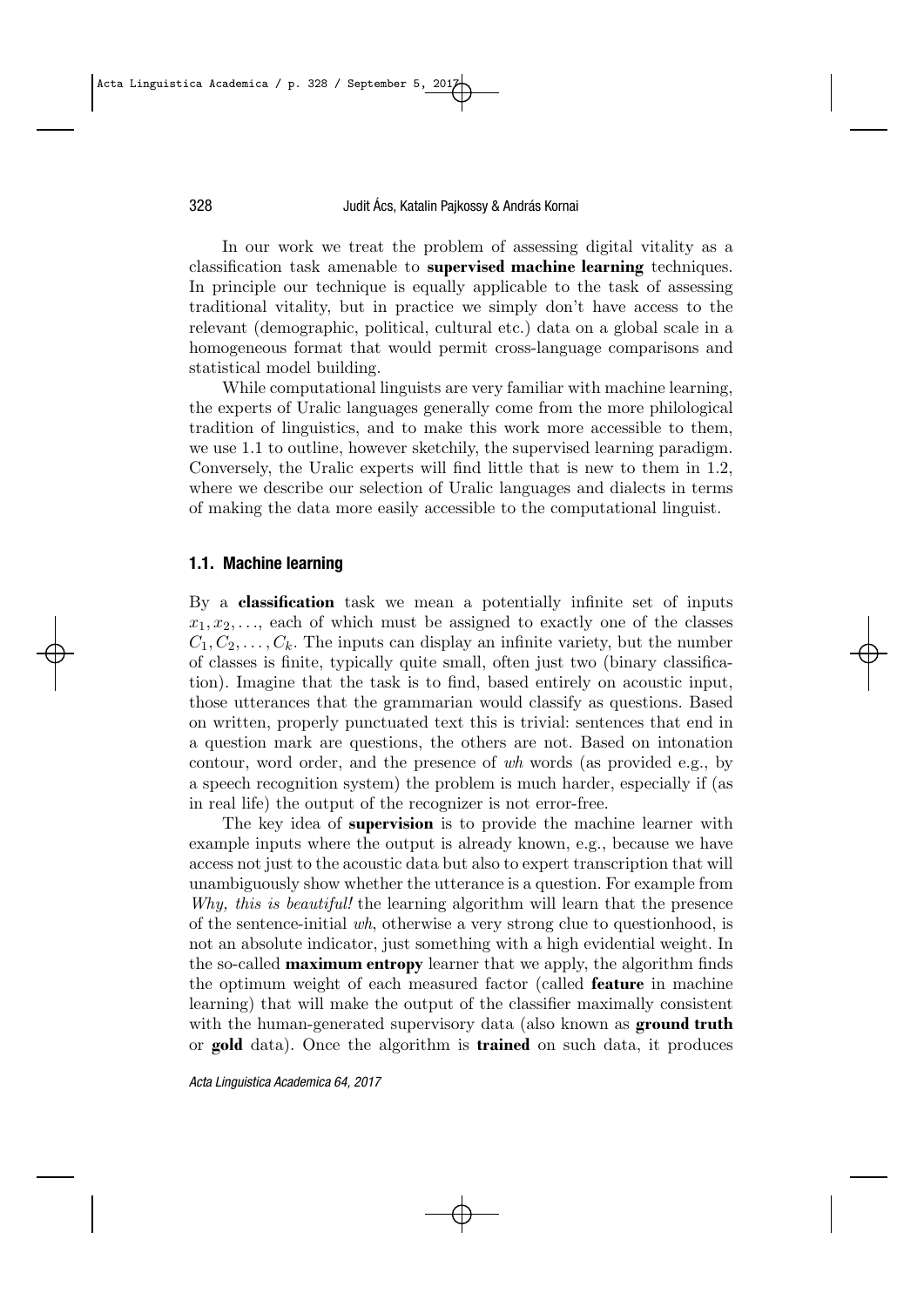Digital vitality of Uralic languages 329

**models** of the classes in terms of the evidential weights that each feature has for each class. These models can be **tested** on data for which the ground truth was known but not used during training (held back data) or simply run on novel data to obtain machine classification for those cases where the ground truth was not known.

# **1.2. Uralic**

| >Enets                |                          | Tundra Enets<br>enh        |                 | Forest Enets      | $_{\rm{enf}}$            |
|-----------------------|--------------------------|----------------------------|-----------------|-------------------|--------------------------|
| >E <sub>stonian</sub> | est.                     | Estonian Standard<br>ekk   |                 | Estonian Võro     | <b>vro</b>               |
| Estonian Seto         | $\equiv$                 | fin<br>Finnish             |                 | Hungarian         | hun                      |
| Ingrian/Izhorian      | izh                      | $\geq$ Karelian            | krl             | Khanty            | kca                      |
| Khanty Northern       | 1 of                     | Khanty Southern            | log             | Khanty Eastern    | $1$ ok                   |
| $>$ Komi              | kom                      | Komi Zyrian                | kpy             | Komi Permyak      | koi                      |
| Komi Yazva            | kpv-yaz                  | Finnish Kven               | fkv             | Finnish Meänkieli | fit                      |
| Karelian Livvi        | olo                      | Karelian Ludic             | lud             | Mansi             | mns                      |
| Mansi Northern        | 1nt                      | Mansi Eastern              | 1 <sub>nu</sub> | Mansi Western     | 1 <sub>od</sub>          |
| $>$ Mari              | chm                      | Hill Mari<br>mri           |                 | Meadow Mari       | mhr                      |
| $>$ Mordvin           | $\overline{\phantom{m}}$ | Mordvin Erzya<br>myv       |                 | Mordvin Moksha    | mdf                      |
| $>$ Nenets            | yrk                      | Tundra Nenets<br>yrk-tun   |                 | Forest Nenents    | yrk-for                  |
| Nganasan              | nio                      | $>\!$ Selkup<br>sel        |                 | Selkup Northern   | 100 <sub>o</sub>         |
| Selkup Central        | 1 <sub>op</sub>          | Selkup Southern            | 1 <sub>or</sub> | Sami Inari        | smn                      |
| Sami Kildin           | sjd                      | Sami Lule                  | smi             | Sami Northern     | sme                      |
| Sami Pite             | sje                      | Sami Skolt<br>sms          |                 | Sami Southern     | sma                      |
| Sami Ter              | sjt                      | Sami Ume<br>sju            |                 | Udmurt            | udm                      |
| <b>Veps</b>           | vep                      | Votic<br>vot               |                 | D Yurats          | rts                      |
| D Kamassian           | xas                      | D Mator<br>m <sub>tm</sub> |                 | D Meshcherian     | $\qquad \qquad =$        |
| D Muromian            | $\overline{\phantom{a}}$ | D Sami Akkala<br>sia       |                 | D Sami Kainu      | $\overline{\phantom{0}}$ |
| D Sami Keni           | sjk                      | D Livonian                 | liv             | Uralic            | urj                      |
|                       |                          |                            |                 |                   |                          |

**Table 1:** Uralic languages/dialects and their ISO codes

The primary registry of languages is SIL International, which publishes the Ethnologue both on paper (now in its 18th edition, Lewis et al. 2015) and online (http://www.ethnologue.com), and maintains the 3 letter International Standards Organization code ISO 639-3 (http://www-01.sil.org/iso639-3/ download.asp). Table 1 lists all 63 candidates our survey of the literature provided, together with their code where available.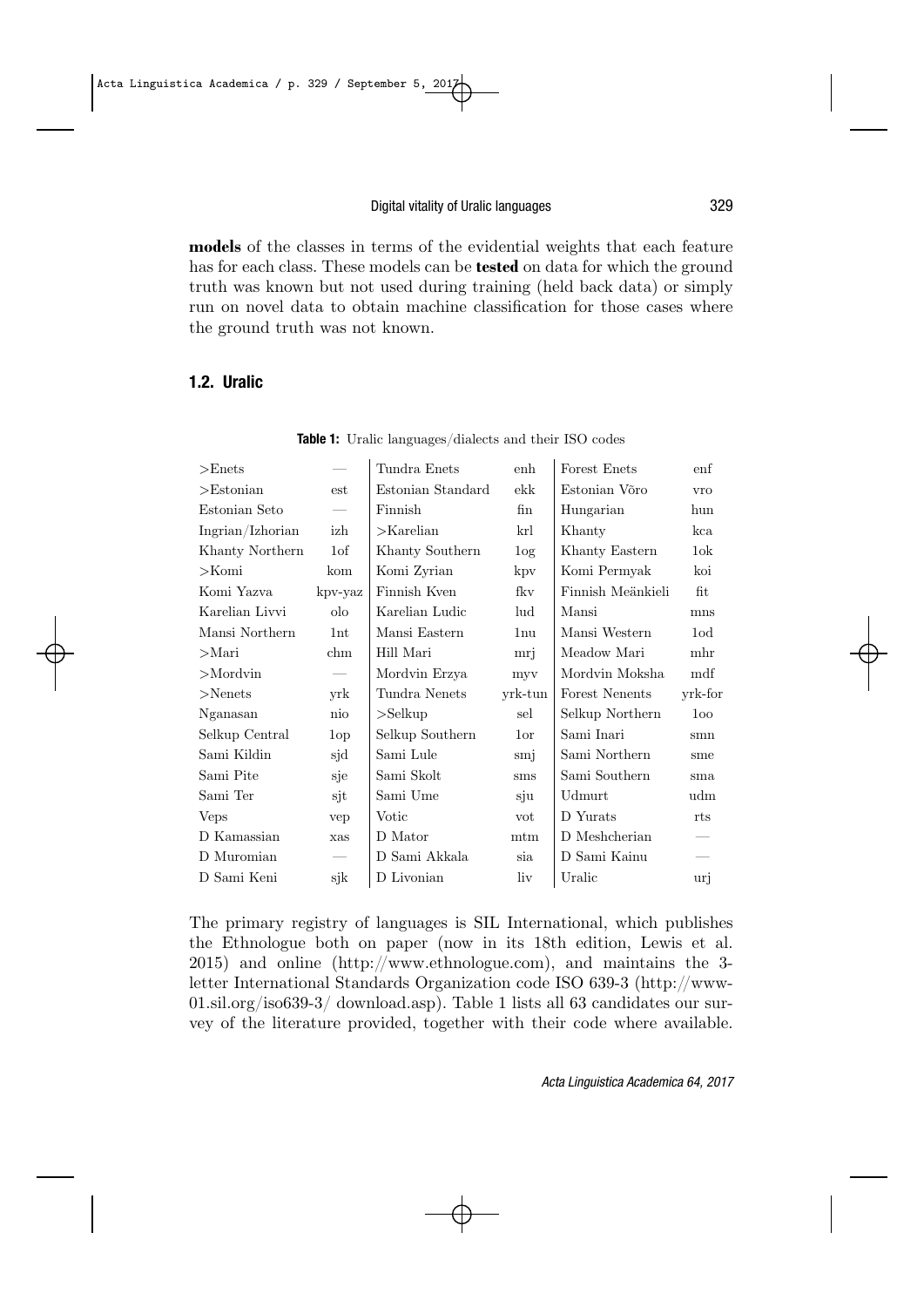Where there is no ISO 639-3 code, the Linguist List code is substituted, see http://linguistlist.org/forms/langs/find-a-language-or-family.cfm.

There are several discrepancies between this list of 63 entries and the final list of 54 languages and dialects that we considered in our work. First, we excluded [urj], the code for the entire Uralic family. Such codes are of course eminently useful in identifying resources that pertain to the entire family, but correspond to no actual community of speakers whose (digital) vitality can be assessed. (We discuss the situation of the major branches in 4.2). Next there are cases like Mansi [mns] and Selkup [sel], whose constitutive dialects are treated individually and found not to be digitally viable, but digital heritage preservation efforts for the respective group as a whole are in a relatively advanced stage.

A similar problem is seen for Enets and Mordvin, for which SIL International doesn't even provide collective codes, quite justifiably in light of the lack of mutual intelligibility between the branches. Clearly, forced lumping together of Erzya and Moksha in a Mordvin superclass would create an artificial population, perhaps justifiable on historical grounds, but flying in the face of the synchronic situation where neither group particularly self-identifies as Mordvin. From the standpoint of digital vitality, the fact that Moksha has a viable Wikipedia and good foundations (dictionaries) for long-term survival in no way helps Erzya.

Where there is better mutual intelligibility, particularly between the main dialects Permyak [koi] and Zyrian [kpv] of Komi [kom], or between the Estonian macrolanguage [est] and standard Estonian [ekk], there is, perhaps inevitably, a significant risk of confusing data that pertains to the entire group and the subgroups. For this reason [est] and [ekk] score very similarly, but we interpret this result as the vitality of standard Estonian, not the Estonian macrolanguage as a whole.

Higher groupings, whether synchronically justified or not, are marked by a prefixed *>* in Table 1. Another prefix we use is *D* (dead) for dialects only known from historical descriptions (no native speakers). The *Ethnologue* is uneven in its coverage of extinct languages/dialects (Hammarström 2015), and three of the four lacunae we found, Mescherian, Muromian, and Kainu Sami, were long extinct before the 1950 cutoff point the *Ethnologue* editors aim at. The last missing entry is the Seto dialect of Estonian, with an estimated 12,500 native speaker population. Here the lack of ISO 639-3 is actually limiting the data collection effort, and we can provide no machine-generated result, but note that the Seto's larger cousin Võro is already borderline, so the chances of Seto acquiring digital vitality are rather slim.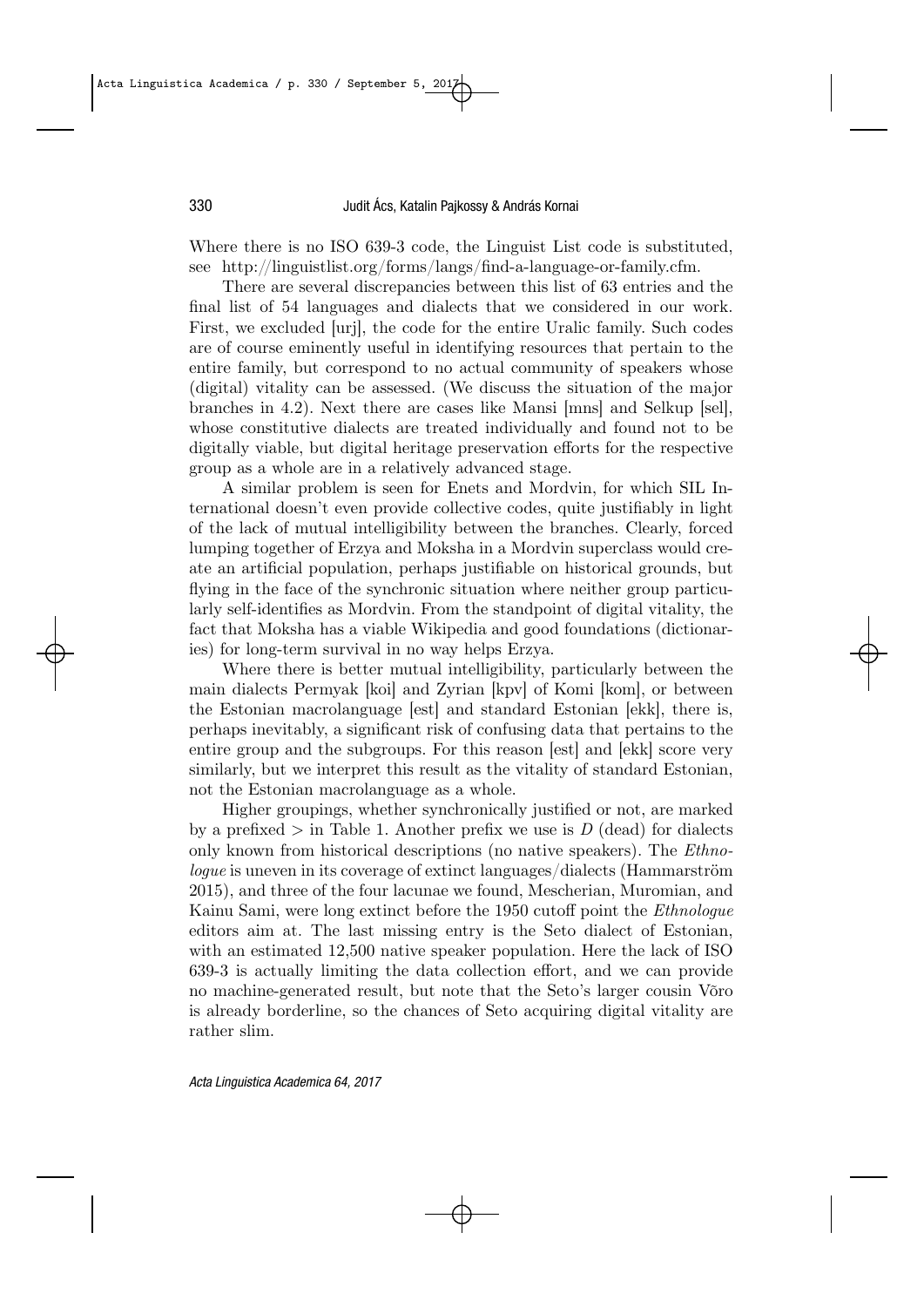# **2. Methodology**

Here we describe the four classes and the gold data we use  $(2.1)$ , the features (2.2), and how we evaluate the model (2.3). The actual numerical algorithm used to compute the weights is not discussed here, readers interested in the details should consult e.g., Ratnaparkhi (1997). The data and the software are freely available at http://github.com/kornai/langdeath.

## **2.1. Classification and gold data**

Our chief interest is with long-term survivability in the digital domain, but a simple binary classifier (will it survive? yes/no) is not nearly as informative as the traditional language vitality classes: for example EGIDS has 13 different values, with the vital/non boundary running between 6a "vigorous" and 6b "threatened". Machine learning techniques are in principle capable of making the fine distinctions required to sort languages in 13 or even more classes, but only if the data required for doing so, e.g., political factors affecting language policies, could be put at their disposal in some clear format. As a compromise, we use only four classes: Thriving (T), Vital (V), Heritage (H), and Still (S).

Thriving languages are generally what EGIDS would class 0 "global", e.g., Spanish, German, or French. Remarkably, the whole Uralic family does not contain a single global language, quite possibly because none of the nation states where these languages dominate built a colonial empire. Vital languages are like Czech and Romanian, with clear digital survivability on the one hand, but no chance of becoming one of the lingua francas of the digital world. The Uralic family has several of these, see 3.1.

Heritage languages have good digital presence, with many texts preserved, often with computational linguistic tools already available, but no native speakers (L2 population only): Latin or Old Church Slavonic are good examples. As with thriving or vital languages, all our training examples come from outside the Uralic family, but the trained classifiers find several that fit into this class, see 3.2.

Finally, digitally Still languages exhibit no signs of digital vitality: there is no Wikipedia or any other community where these languages are used for digital communication. Again, we made sure that the training examples are chosen from outside the Uralic family, yet the results make it clear that there are several still languages within Uralic, see 3.3.

In this regard, our method is clearly objective: we have not pre-judged the matter for any language or dialect by including it in the ground truth.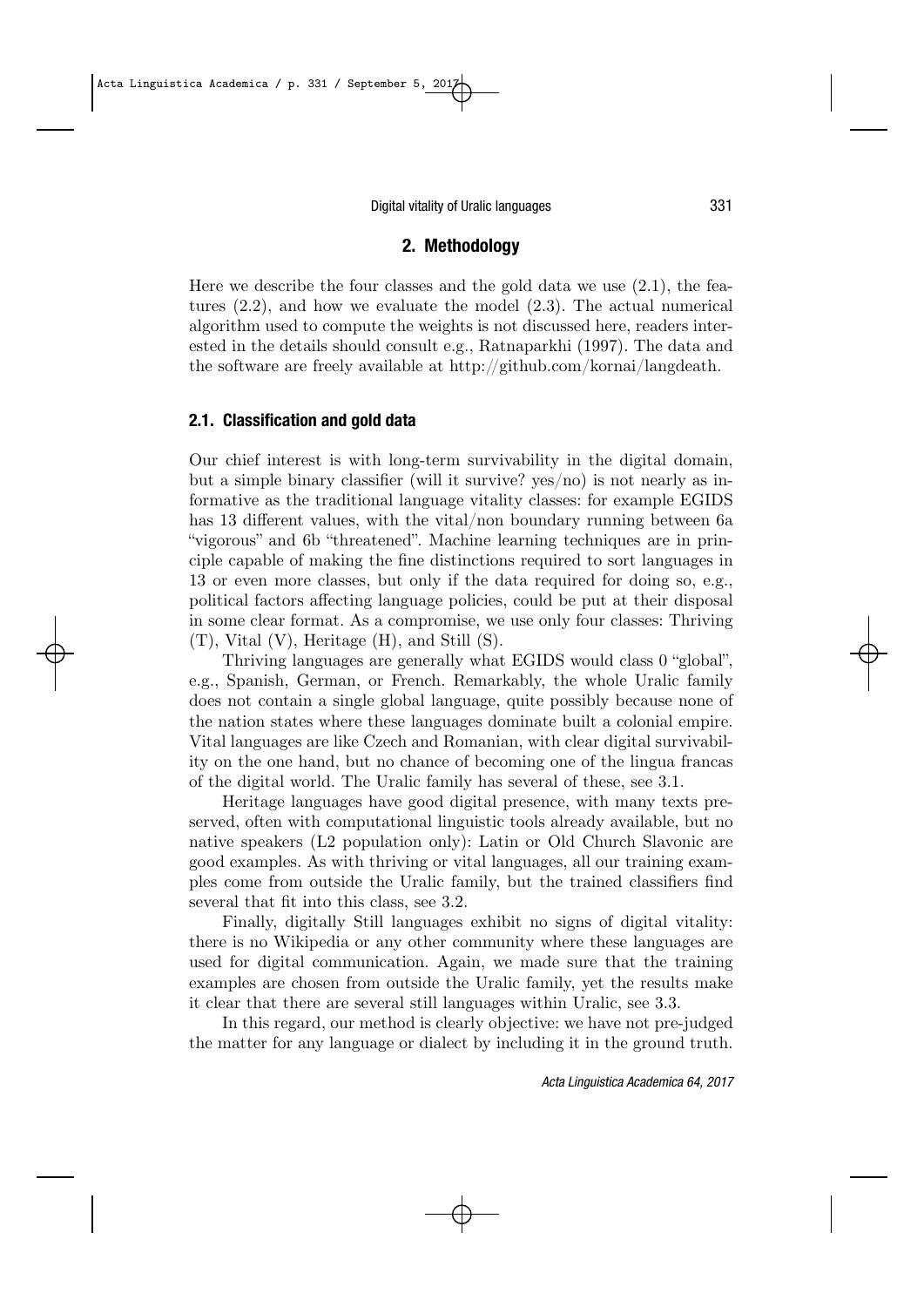It is also objective in the sense that we give no special status to Uralic, the same methods are applicable e.g., to the languages of the Indian subcontinent (Kornai & Bhattacharyya 2014). There are other reasons for believing that the method is quite robust – these will be discussed in 2.3.

At this point, it is worth recalling from Kornai (2013) that the definitions given above are ostensive, provided primarily for concept formation, rather than criterial (extensive). We want the reader to know how we selected e.g., our Heritage training data, but it is up to the machine learner to realize that these datapoints generally involve zero L1 population. Remarkably, the learner succeeds in doing so, even if the training includes Sanskrit, for which over ten thousand native speakers are listed in our population data source, the *Ethnologue*.

### **2.2. Features**

We use three main groups of features: those pertaining to vitality in the traditional (pre-digital) sense, those that mark the the existence of some online resource, and those pertaining to software support. Features in the first group include the number of L1 and L2 speakers, and the traditional (expert-based) assessment on the 13-point EGIDS scale (extracted from the *Ethnologue* database https://www.ethnologue.com) and from the Endangered Languages Project (http://www.endangeredlanguages.com), which uses a 10-point scale (the higher the more threatened).

Features marking online resources include those extracted from the Crúbadán Project https://crubadan.org which collects native language tweets and blogs, see http://indigenoustweets.com and http://indigenousblogs.com; from OmniGlot (https://omniglot.com), which concentrates on native scripts (writing systems); the Open Language Archives Community (http://www.language-archives.org); the World Atlas of Language Structures (http://wals.info); the Uriel compendium (http://www.cs.cmu.edu/ *∼*dmortens/uriel.html); the Leipzig Corpora (http://corpora.uni-leipzig.de /en); and Wikipedia (WP). Features related to WP proved to be particularly useful, especially the one denoting that the given language has a wikipedia incubator, and the wikipedia size in characters (adjusted by the unigram character entropy of the given language).

The final group contains features denoting software support, including operating system language packs and supported keyboard layouts (for OSX, Microsoft Windows and Ubuntu); Office 13 language pack and Firefox language tools (language packs and dictionaries); these also proved to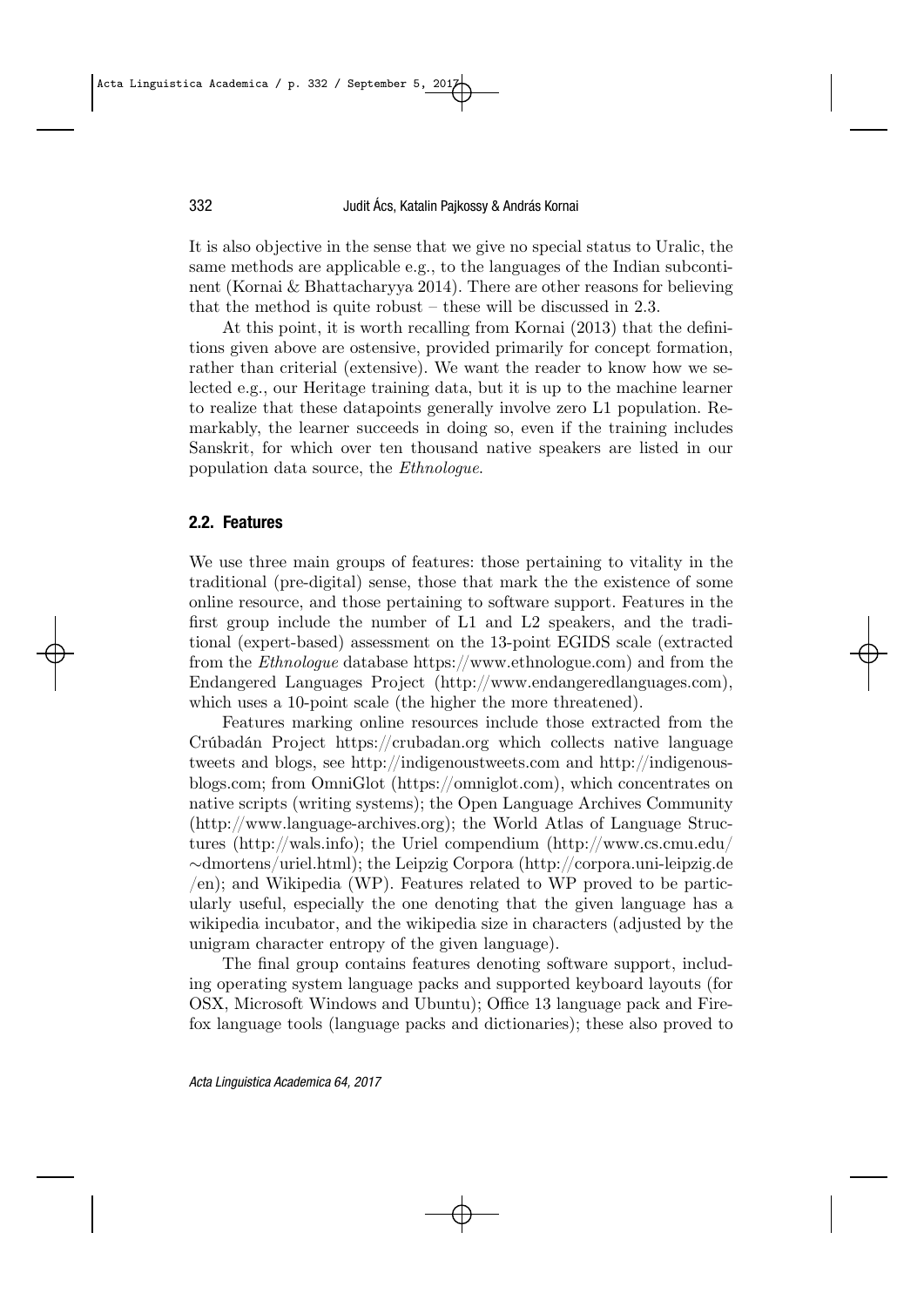be useful indicators for digital vitality in a sense that will be made more precise in 3.5.

Since the digital world moves fast, it is worth emphasizing that all of our data were gathered from the most current versions of these sources (as of March 2016). Altogether, over sixty features are collected for each language, but not all are used, because we employ **feature selection**, an automatic method for deciding which of the features are actually contributing to the classification.

### **2.3. Evaluation**

As in earlier work, we model the dependence of the classes on the features using maximum entropy (logistic regression) with first selecting the set of useful features using *l*1-norm based regularization Pajkossy (2013). The main novelty is a more refined treatment of borderline cases (see 3.4).

We evaluate our method both with regards to **external** and **internal** consistency. By external consistency we mean automatically producing results that agree well with expert judgment. This was only informally assessed (during and after the work was presented to an expert audience at IWCLUL2 in January 2016) but no major discrepancies were found. By internal consistency we mean not just that the models should test well on the training data, and using leave-one-out tests, but also robustness, whether the results are highly dependent on the exact training data, or whether they capture more general phenomena.

We report results on 200 experiments, each performed with the following setting: we randomly chose a subset of out training data (15 examples of each class), train a maximum entropy model using it, and perform classification of all our data. We aggregate the votes of the 200 classifiers, and we assign a language to the vital/heritage/still class if it has at least *∼* 95% of the given vote.

We evaluated our models using cross-validation (internal consistency); the average accuracy is 0.9501, with a standard deviation of 0.0254. We report the categorization of 56 Uralic languages and dialects, from which we assign 6 to the vital (see  $3.1$ ), 14 to the heritage (see  $3.2$ ), and 20 to the still class (see 3.3). This leaves several **borderline** languages where the statistical evidence is not strong enough to make an individual determination with high confidence (see 3.4).

After *l*1-norm based feature selections the models use 10–11 features on average (see 3.5, where we list those selected in more than 10% of the cases). Internal consistency is seen from the high end of this distribution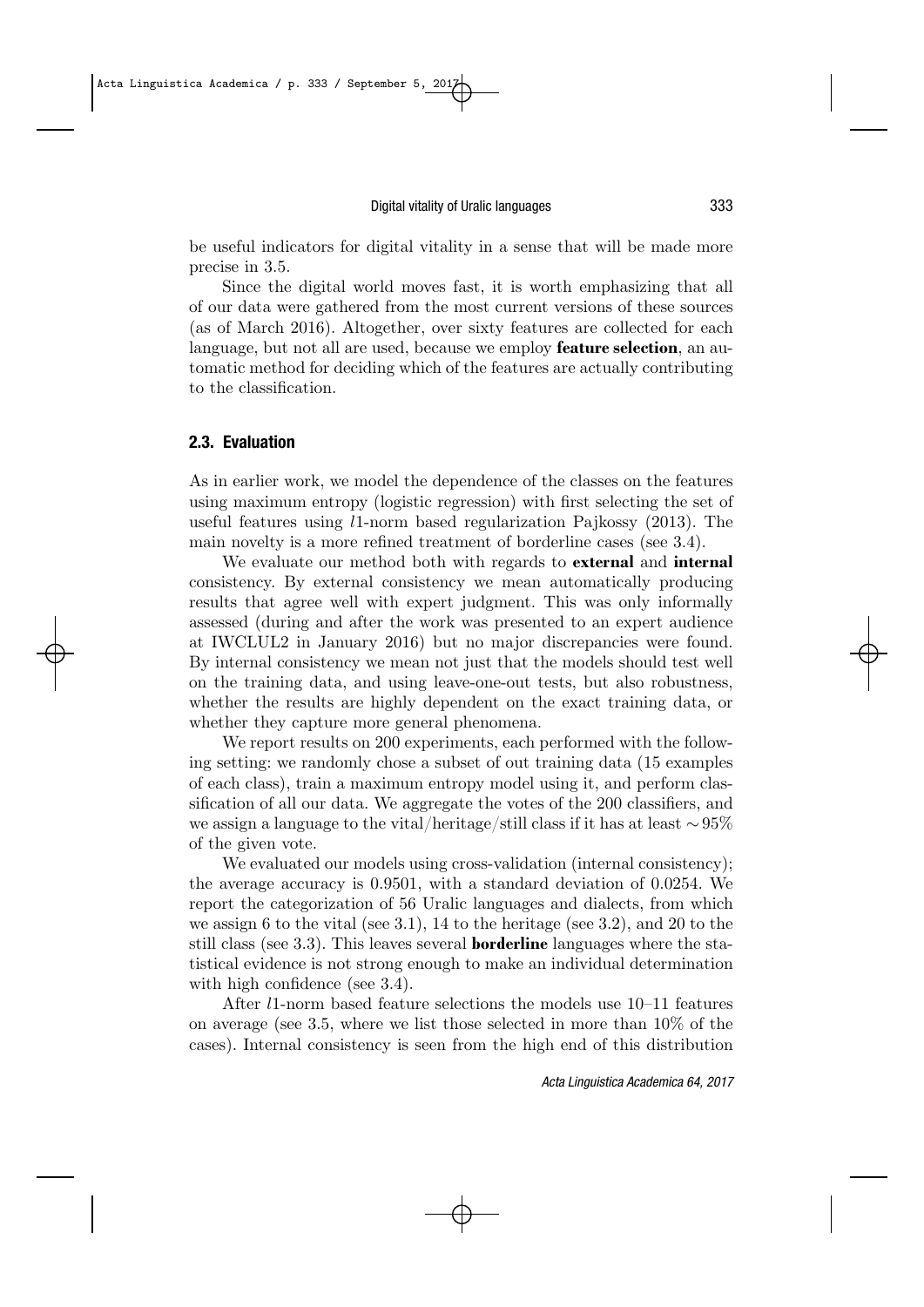(the same ten features are used more than half of the time), and external consistency is seen from the fact that the trained weights are easily interpretable.

# **3. Results on Uralic languages and dialects**

### **3.1. Vital languages**

We begin with the Vital class, which contains six languages. Perhaps the only surprise is Udmurt, but even there all indicators of vitality are strong.

| Name          | Votes |
|---------------|-------|
| Hungarian     | 200   |
| Finnish       | 200   |
| Estonian      | 198   |
| Northern Sami | 193   |
| Eastern Mari  | 190   |
| Udmurt        | 188   |

**Table 2:** Vital languages

# **3.2. Heritage languages**

Equally clear are the heritage languages. Some of them, like Forest Enets, still have a handful of native speakers, but they are generationally older, so the L1 population is on its way out. We call attention to Karelian, where there are sufficient L1 speakers for the *Ethnologue* to consider the language viable, while its digital fate is clearly sealed.

# **3.3. Still languages**

This group contains a large variety of languages that are dead or dormant (no living speakers): Kamas (including Koibal); Southern Khanty; Livonian; Mator; and Yurats (as well as those extinct languages where the analysis could not be carried out for lack of standard code: Mescherian, Muromian, and Kainu Sami). Also included are many digitally still languages that are at various stages of endangerment in the traditional sense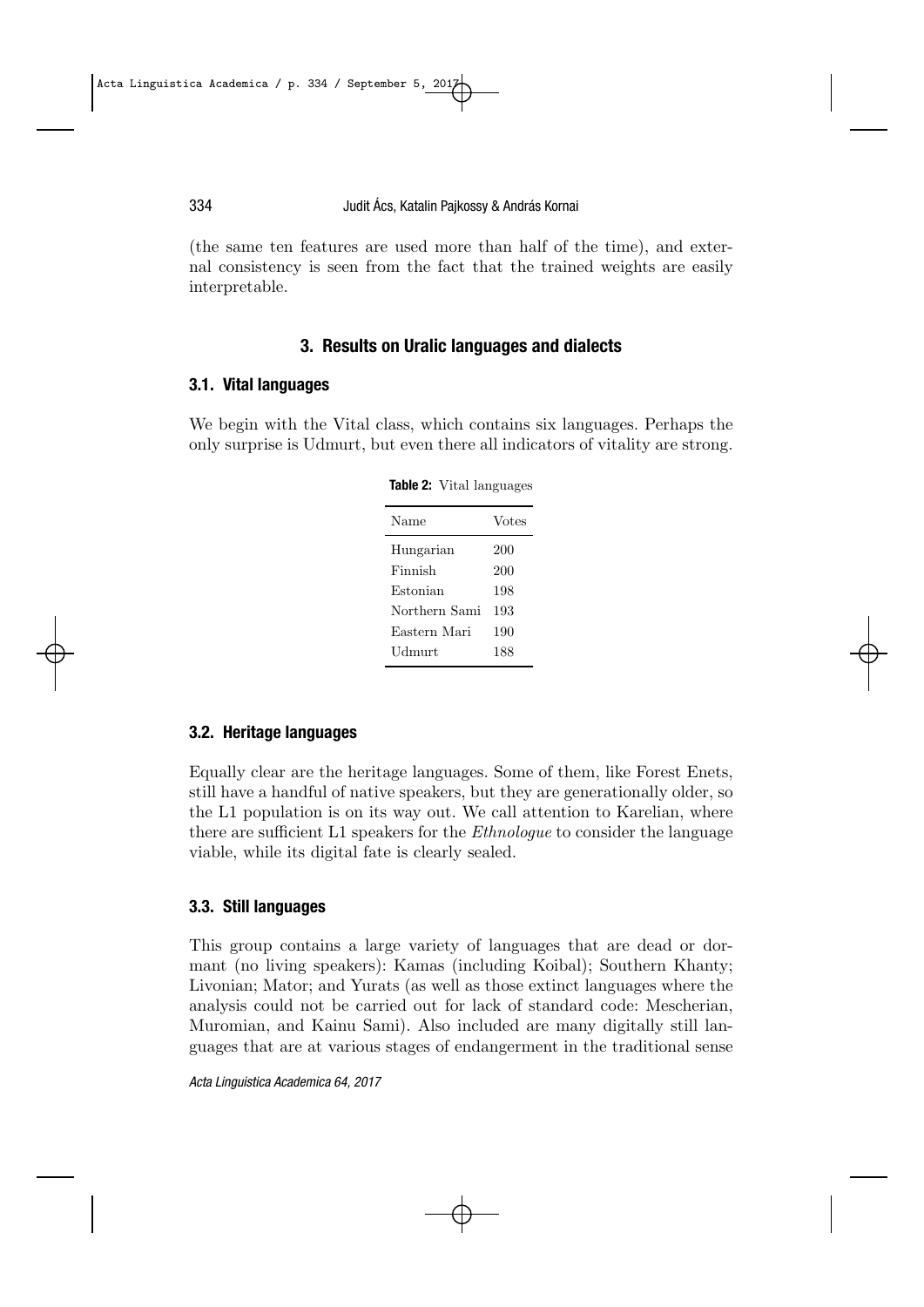| Name               | Votes | Name          | Votes |
|--------------------|-------|---------------|-------|
| Votic              | 200   | Khanty        | 199   |
| Kildin Sami        | 200   | Selkup        | 198   |
| Liv                | 200   | Nenets        | 198   |
| Tornedalen Finnish | 200   | Karelian      | 197   |
| Kven Finnish       | 200   | Southern Sami | 196   |
| Mansi              | 199   | Ingrian       | 192   |
| Khanty             | 199   | Forest Enets  | 189   |
|                    |       |               |       |

**Table 3:** Heritage languages

– for these we list in parentheses, following Campbell & Hauk (2015), the number of L1 speakers together with the date of the census where these numbers were obtained.

The following are considered "critically endangered": Forest Enets (*∼*10/2011); Tundra Enets (*∼*30/2007); Akkala Sami (1/2013); Pite Sami (*∼*42/2012); Ume Sami (20/2007); Central Selkup (2/2015); Southern Selkup (1/2015); Votic (*∼*12/2015); Yazva (*∼*200/2007).

The following are "severely endangered": Ingrian (*∼*130/2013); Kven Finnish (2-8k/2005); Eastern Khanty (*∼*480/2010); Eastern Mansi (*<*500/ 2000); Kildin Sami (*∼*300/2007); Nganasan (500/2000); Ter Sami (30/2007) and Veps (1600/2010).

The following are "endangered": Inari Sami (*∼*300/2007); Northern Selkup (*<*600/2005); Southern Sami (600/2015). We emphasize that the above designations refer to traditional vitality assessments – digitally these languages are all still, with practically no chance of (re)vitalization.

### **3.4. Borderline languages**

This group contains all languages (15) with no clear class; see Table 5 for the list of vote counts for each class. On the top of the list we find four languages close to the vital category with 10–20% of historic votes; these are Western Mari, Komi, Moksha and Erzya. Here the vital signs are quite strong (see section 4 for recommendations).

At the bottom panel of Table 5 we find 5 languages that congregate on the historic-still border, with Skolt Sami being closer to the still class; Livvi straddling the border (with  $40\%$ -60% in between); and 3 closer to the heritage class (Nganasan, Tundra Enets, Ter Sami). For these 5, re-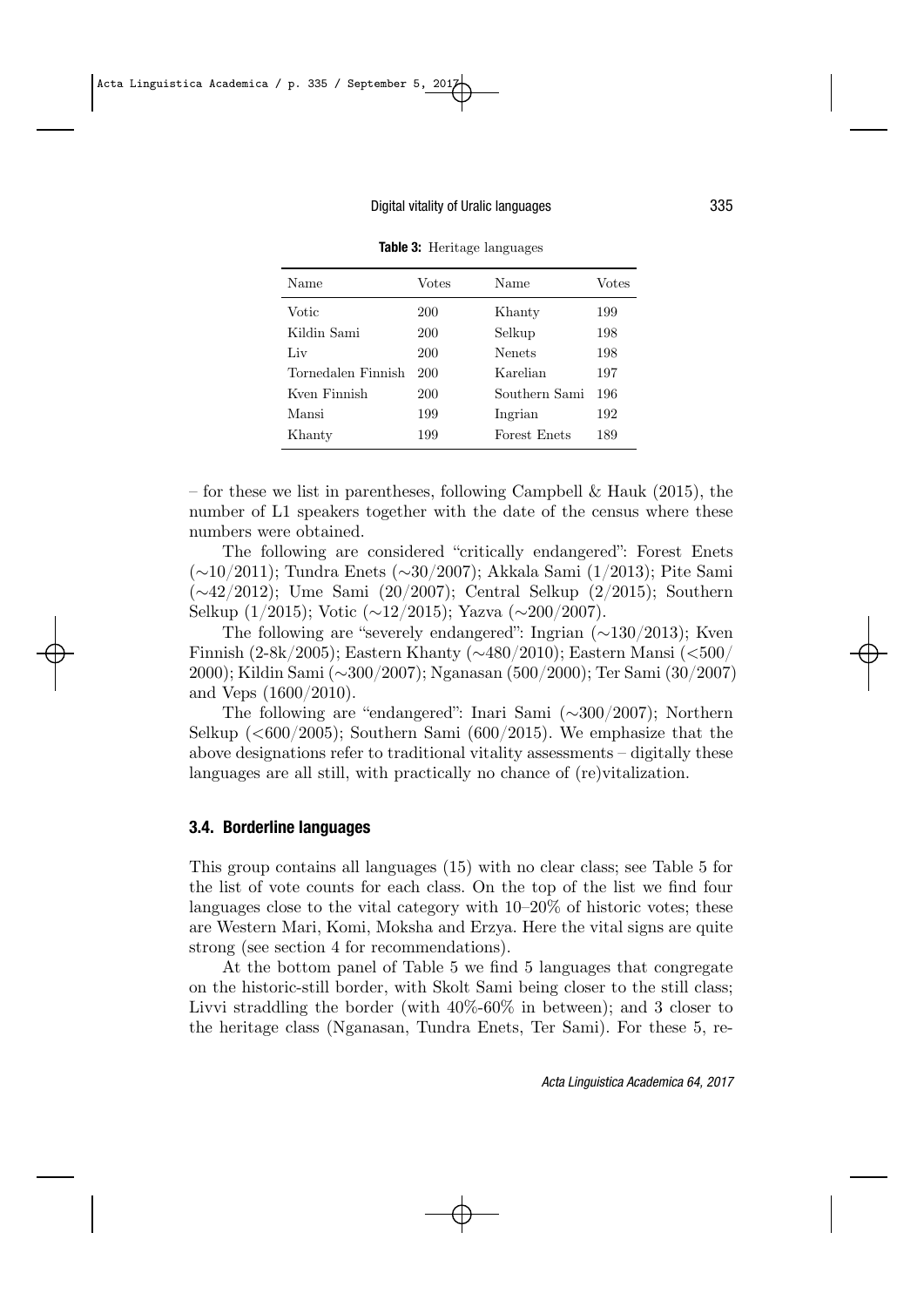| Name            | Votes | Name            | Votes |
|-----------------|-------|-----------------|-------|
| Yurats          | 200   | Northern Mansi  | 200   |
| Yazva           | 200   | Western Mansi   | 200   |
| Southern Selkup | 200   | Eastern Mansi   | 200   |
| Central Selkup  | 200   | Ludian          | 200   |
| Northern Selkup | 200   | Southern Khanty | 200   |
| Akkala Sami     | 200   | Eastern Khanty  | 200   |
| Kemi Sami       | 200   | Northern Khanty | 200   |
| Tundra Nenets   | 200   | Kamas           | 200   |
| Forest Nenets   | 200   | Pite Sami       | 197   |
| Mator           | 200   | Ume Sami        | 196   |

**Table 4:** Still languages

vitalization efforts make little practical sense, but heritage preservation is still very much an option (see section 4).

In the middle of the table we find six languages with mixed votes; these show similarity with all sets of training examples: Lule Sami, Permyak, Veps, Võro, Inari Sami, Zyrian.

| Vital | Still | Historic |
|-------|-------|----------|
| 179   | 1     | 20       |
| 179   | 0     | 21       |
| 172   | 3     | 25       |
| 160   | 5     | 35       |
| 54    | 57    | 89       |
| 47    | 113   | 40       |
| 38    | 18    | 144      |
| 35    | 18    | 147      |
| 26    | 87    | 87       |
| 12    | 179   | 9        |
| 0     | 158   | 42       |
| 0     | 83    | 117      |
| 0     | 46    | 154      |
| 0     | 34    | 166      |
| 0     | 21    | 179      |
|       |       |          |

**Table 5:** Borderline languages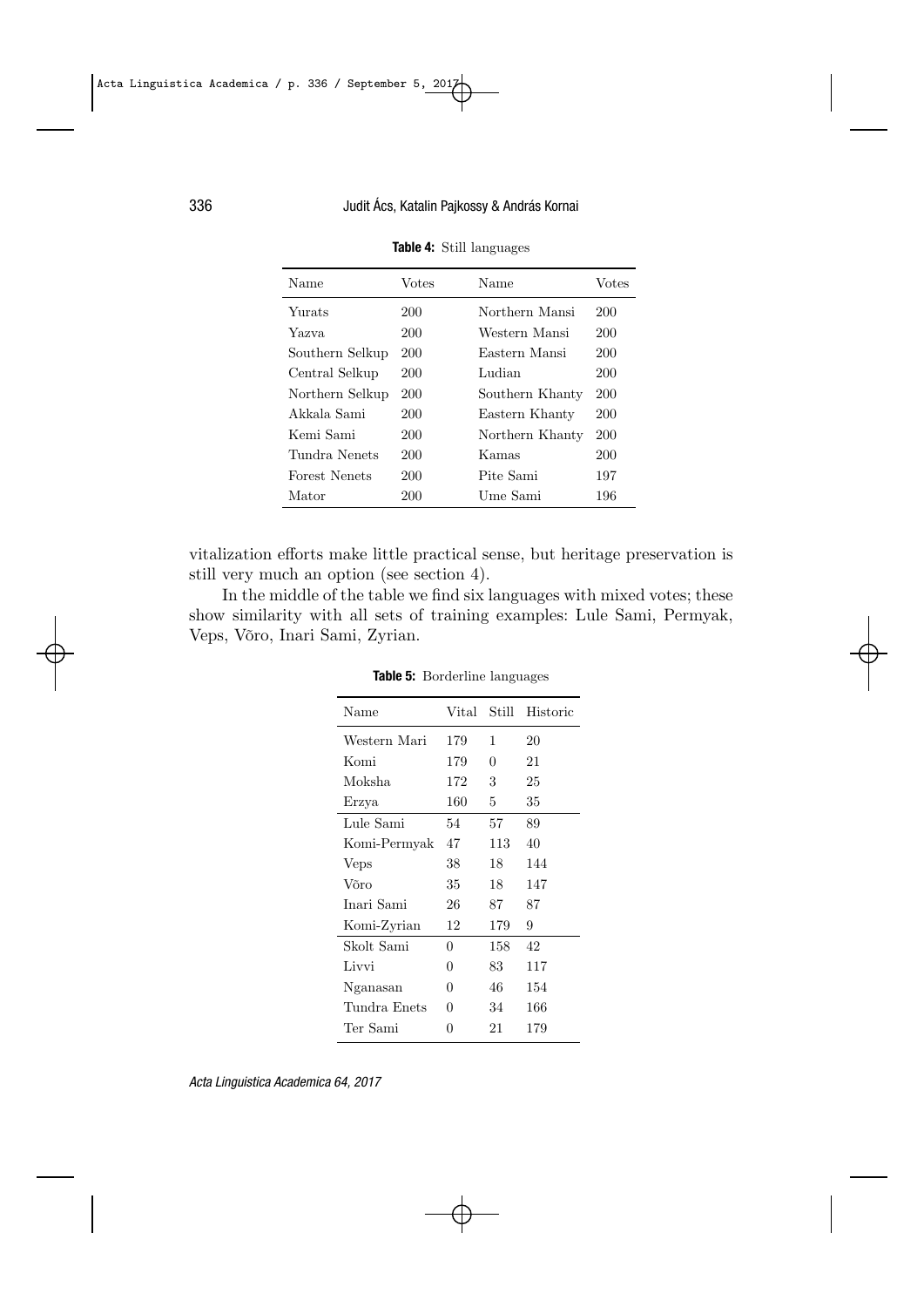While the three classes themselves are relatively clearly delineated, ranks within a class are not particularly reliable, and we caution against over-interpretation of the individual scores.

### **3.5. Selected features**

The *l*1-norm based selection mechanism kept 10–11 features on average, with four features used in all experiments (Wikipedia incubator, number of L1 speakers, *Ethnologue* status, Crúbadán word count), and another two used in more than 80% of the experiments (WP adjusted size, Omniglot).

The remaining features relevant in at least 10% of the cases are the following, in order of decreasing importance. The availability of the Bible (typically only the New Testament) as listed in watchtower.org; being listed as having covered by a dictionary or lexicography projects at (https://github.com/RichardLitt/endangered-languages); having a corpus available in the Leipzig Corpora Collection (a good sign); a dedicated Language Pack in Office 13; its status assigned by Endangered Languages Project; having an input method in Windows 10; a Language Pack in Fire-Fox; Ubuntu (linux) language pack and input support; having the Universal Declaration of Human Rights translated to the language; the availability of features in Uriel.

| wp incubator      | 200        | $office13$ lp               | 99 |
|-------------------|------------|-----------------------------|----|
| L1                | 200        | endangeredlang proj. status | 92 |
| ethnologue status |            | 200 win10 input method      | 81 |
| cru words         | <b>200</b> | firefox lpack               | 50 |
| wp adjusted size  | 188        | ubuntu pack                 | 45 |
| omniglot          | 162        | ubuntu input                | 36 |
| newtestament      | 131        | udhr                        | 36 |
| dic/lex. work     | 120        | uriel feats                 | 24 |
| leipzig corpora   | 115        |                             |    |

**Table 6:** Features selected in more than 10% of the experiments

Let us now inspect the weights associated with the top six features, averaged across each type of model, as listed in Table 7. We find that the model has learnt plausible weights: for example the existence of a WP incubator has a negative weight for vitality, since vital languages have already moved from the incubator to the full wikipedia stage, and positive weights for the other two classes.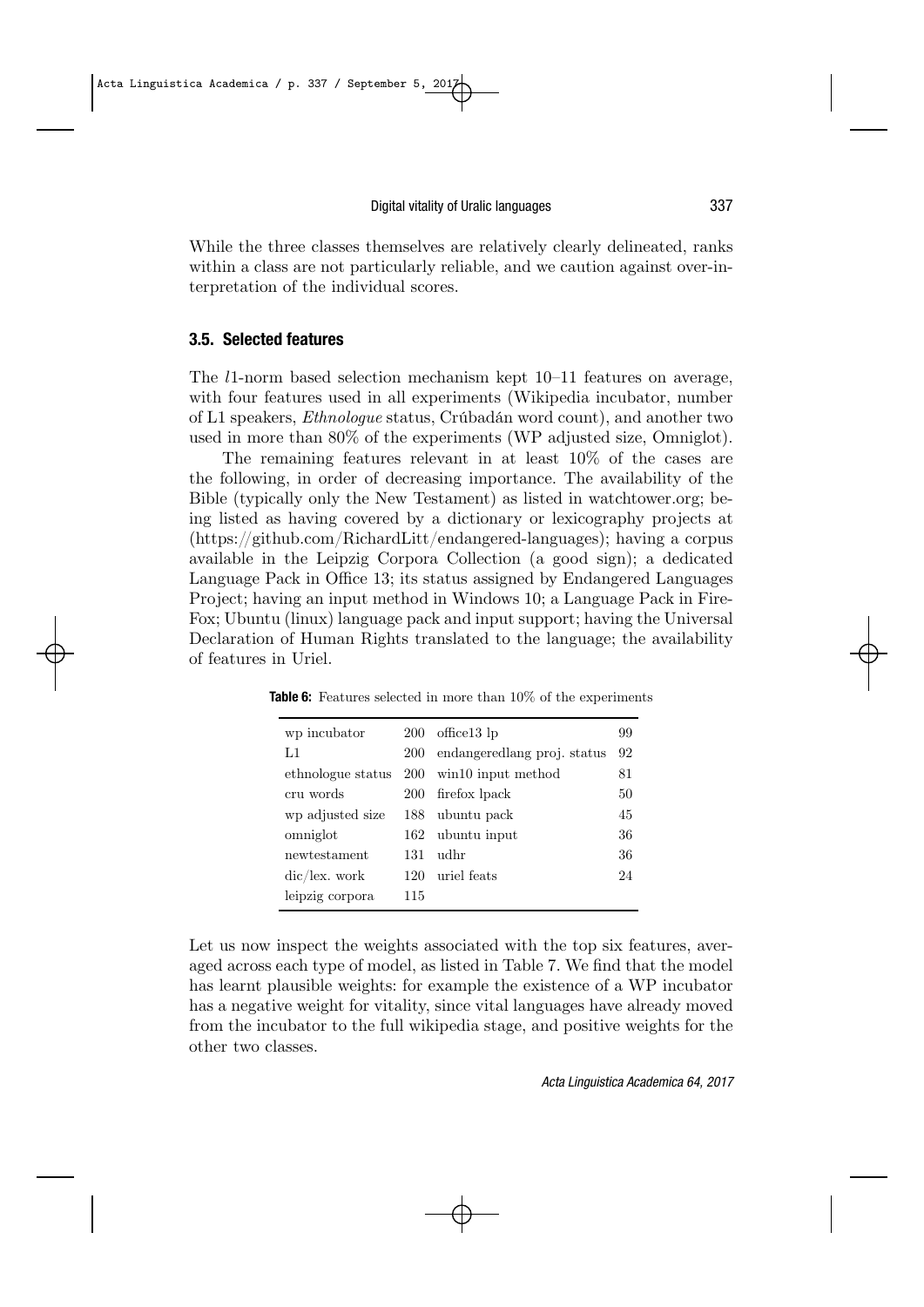The number of native speakers is positively related to vital, and very negatively to heritage status. This makes good sense since heritage languages are very unlikely to have native speakers, though Sanskrit is often claimed as an exception, and the model is presented in the training phase with L1 data from the *Ethnologue* that shows 15,770 native speakers.

Similarly, *Ethnologue* status is measured in EGIDS value, where the higher number means lower vitality, so the indication is strongly negative for vital, and positive for still and heritage classification. Word counts, be they from the Crúbadán crawl or from Wikipedia, are positive indicators of vitality, and negative indicators of still/heritage status. Finally, mention in Omniglot indicates some level of native literacy, which is a positive indicator for vital and heritage languages, but negative for still.

|                     | Vital   | Still   | Heritage |
|---------------------|---------|---------|----------|
| wp incubator        | $-0.58$ | $-1.3$  | 1.56     |
| L1 speakers         | 0.89    | 0.68    | $-2.0$   |
| ethnologue status   | $-1.8$  | 0.54    | 0.3      |
| crubadan word count | 0.37    | $-1.59$ | 0.92     |
| wp adjusted size    | 0.56    | $-1.36$ | 0.49     |
| omniglot            | 0.31    | $-0.87$ | 0.27     |
|                     |         |         |          |

**Table 7:** Weights associated with top features

## **4. Current work and future directions**

Altogether, the Uralic family is considerably better off than the world's languages in general: here we estimated that roughly one in 10 language is vital, while globally the ratio of vital languages is well below 5% (Kornai 2013). But 10% is not exactly a reason to celebrate: the loss will be tremendous, and we see an entire branch of Uralic, Samoyedic, as getting completely wiped out by the transition to the digital realm.

In 4.1 we distinguish preservation from (re)vitalization, and survey the current work in both. In 4.2 we turn to the dialect situation, and in 4.3 we list some "action items" we see as critical for improving the digital vitality of the Uralic family. Some general conclusions are offered in 4.4.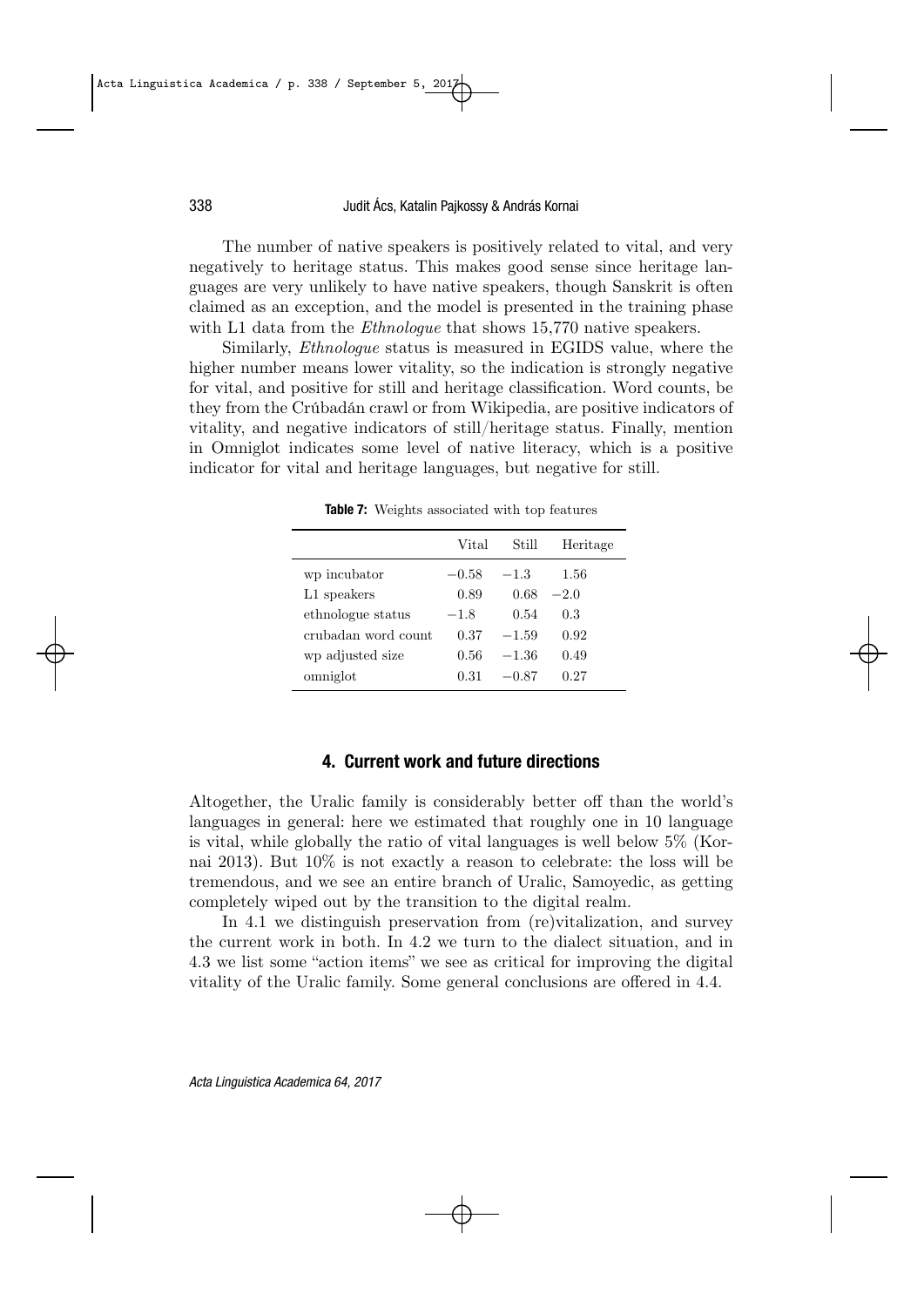# **4.1. Current preservation and revitalization efforts**

To some extent, even huge losses like that of Samoyedic are masked by brilliant philological work providing excellent grammatical sketches such as Simoncsics (1998), but these can hardly mitigate the fact that we will never have a gigaword corpus which provides the empirical lifeblood of modern linguistics, both theoretical and applied. To quote from Kornai (2013):

"Just as the dodo is no less extinct for skeleta, drawings, or fossils being preserved in museums of natural history, online audio files of an elder tribesman reciting folk poetry will not facilitate digital ascent, and both still and heritage languages are digitally dead in the obvious sense of not serving the communication needs of a language community."

We emphasize the difference between **preservation,** moving languages from the still to the heritage category; and **(re)vitalization,** moving languages from borderline to vital. These tasks require different approaches (philological versus socio-political); take different linguistic expertise (classical versus modern); involve different technologies; etc. The central preservation effort, clearing up and digitizing old fieldwork collections, is surveyed in Campbell  $\&$  Hauk (2015). The computational efforts we summarize below mix the preservation and the (re)vitalization tasks, we believe to the detriment of both.

We begin with the joint effort of Morphologic and the Hungarian Academy of Sciences to create two-level morphological analyzers for Khanty, Komi, Mansi, Udmurt, Mari, and Nganasan, of which Novák (2006) wrote: "due to the nature of Russian minority policy, the school system, the great degree of dispersion, the low esteem of the ethnic language and culture and the total lack of an urban culture of their own, they all are endangered". Our results show a 3–3 split, with Udmurt, Komi, and Western Mari ready for (re)vitalization, but all dialects of Khanty, Mansi, and Nganasan a lost cause. This is not to deny the value of morphological analysis for cleaning up field notes and for heritage preservation in general, but as long as resources are limited, the communication needs of live communities should take priority. For these, morphological analysis is essential, since it provides stemming (thus aiding the dictionary building process and enabling information retrieval applications) and serves as the basis of all higher level language technologies we discuss in 4.3.

For revitalization, we mention the Medvedeva/Arkhangelskiy Udmurt corpus http://web-corpora.net/UdmurtCorpus. Remarkably, there is a great deal of heritage corpus work, such as EuroBabel for Khanty and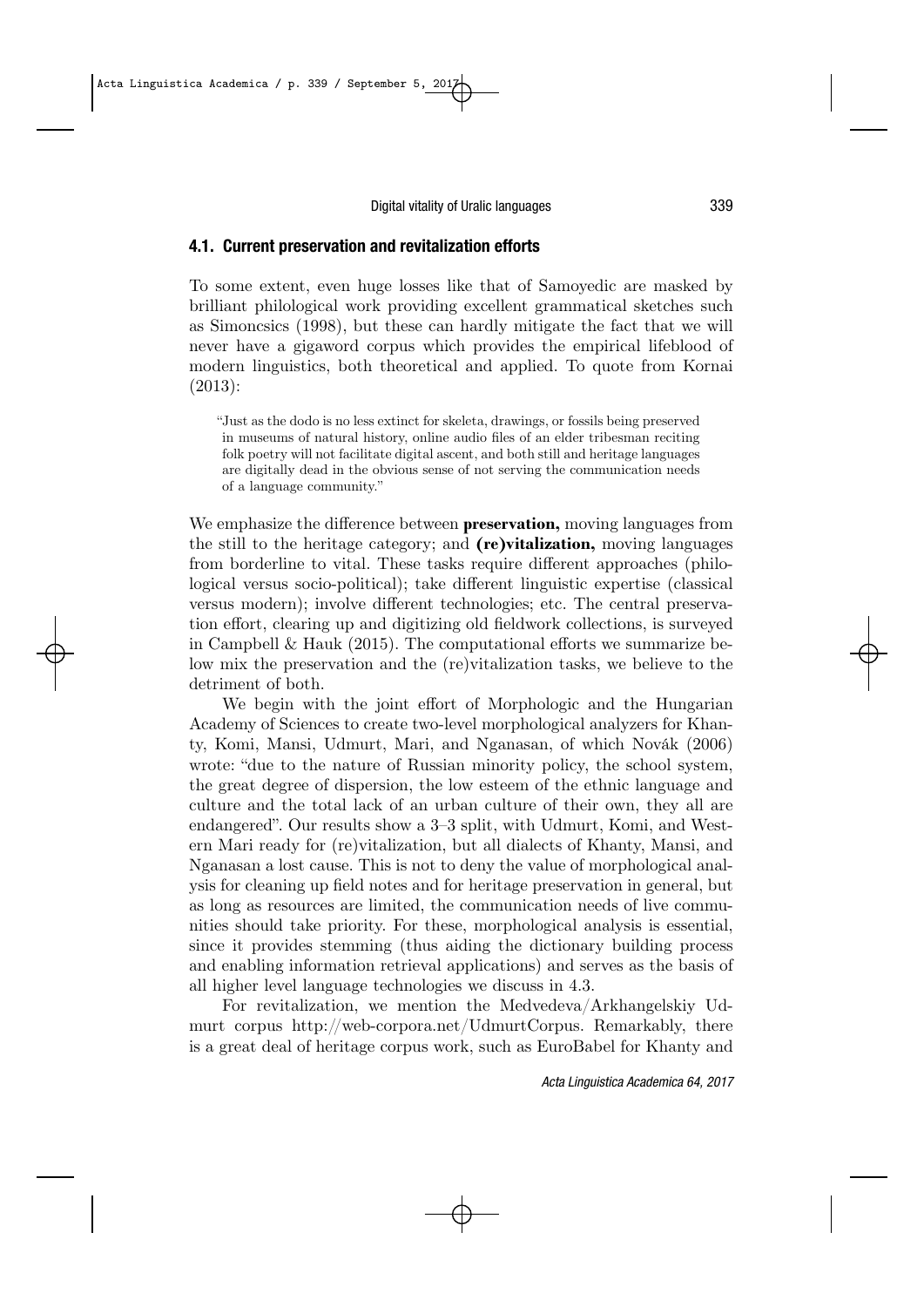Mansi http://www.babel.gwi.uni-muenchen.de; the work on Tavda Mansi http://norbertszilagyi91.wix.com/tawdamansi; and work on Nganasan http://www.slm.uni-hamburg.de/ifuu/forschung/forschungsprojekte.html.

Another project suffering from mixing the heritage work (on Mansi) with genuine revitalization (of Udmurt) is FinUgRevita http://www.ieasszeged.hu/finugrevita, and the same can be said about the standardsetting Giellatekno work that seems to dedicate the same effort to all languages/dialects spoken in Sápmi, of which only Northern Sami (as opposed to the Southern, Skolt, Kildin, Ter, and Pite dialects they also cover) is digitally survivable. http://giellatekno.uit.no has sections devoted to the borderline vital Komi, Erzya, and Moksha, but also to Kven. There are many efforts for standard Estonian, Finnish, and Hungarian, but as these languages are vital we see no need to survey these.

### **4.2. Dialects and koinés**

The major languages of the internet all underwent the process of koiné formation: English from the 15th century, Spanish and German from the 16th, French from the 18th, Italian from the 19th, and so on. In the digital age, even the mega-community of Chinese speakers found it necessary to pave over the differences between the Guóyǔ (Traditional) and Pǔtōnghuà (Simplified) versions of Mandarin so that a unified pluri-centric Wikipedia can be maintained. From a linguistic perspective, the opposite process, manifested e.g., in the emergence of regional language/dialect WPs, is a huge advance. Communities are formed, speakers are (re)discovered, and data is accumulating at an unprecedented rate.

Yet as we assess the digital vitality of the major branches, the picture emerging is far less cheerful. The WPs are often Potemkin villages, with actually contentful articles vastly outnumbered by template-based, often machine-generated pages. As an example, consider the two languages at the middle of Table 7 (borderline languages), Võro and Veps. The raw number of pages (5,417 and 5,176 respectively) look good, but the ratio of substantive to short articles is below 5%, and the number of edits, a good measure of activity, is less than 3% of the Estonian (resp. Finnish) Wikipedias.

We already discussed the complete loss of the Samoyedic branch, and our conclusions in regards to Sami are only slightly less pessimistic: we believe that there is exactly one vital dialect, Northern Sami. Koiné formation is a painful process, requiring the sacrifice of much that gives distinctiveness to the minor dialects, but in this case we see no option: either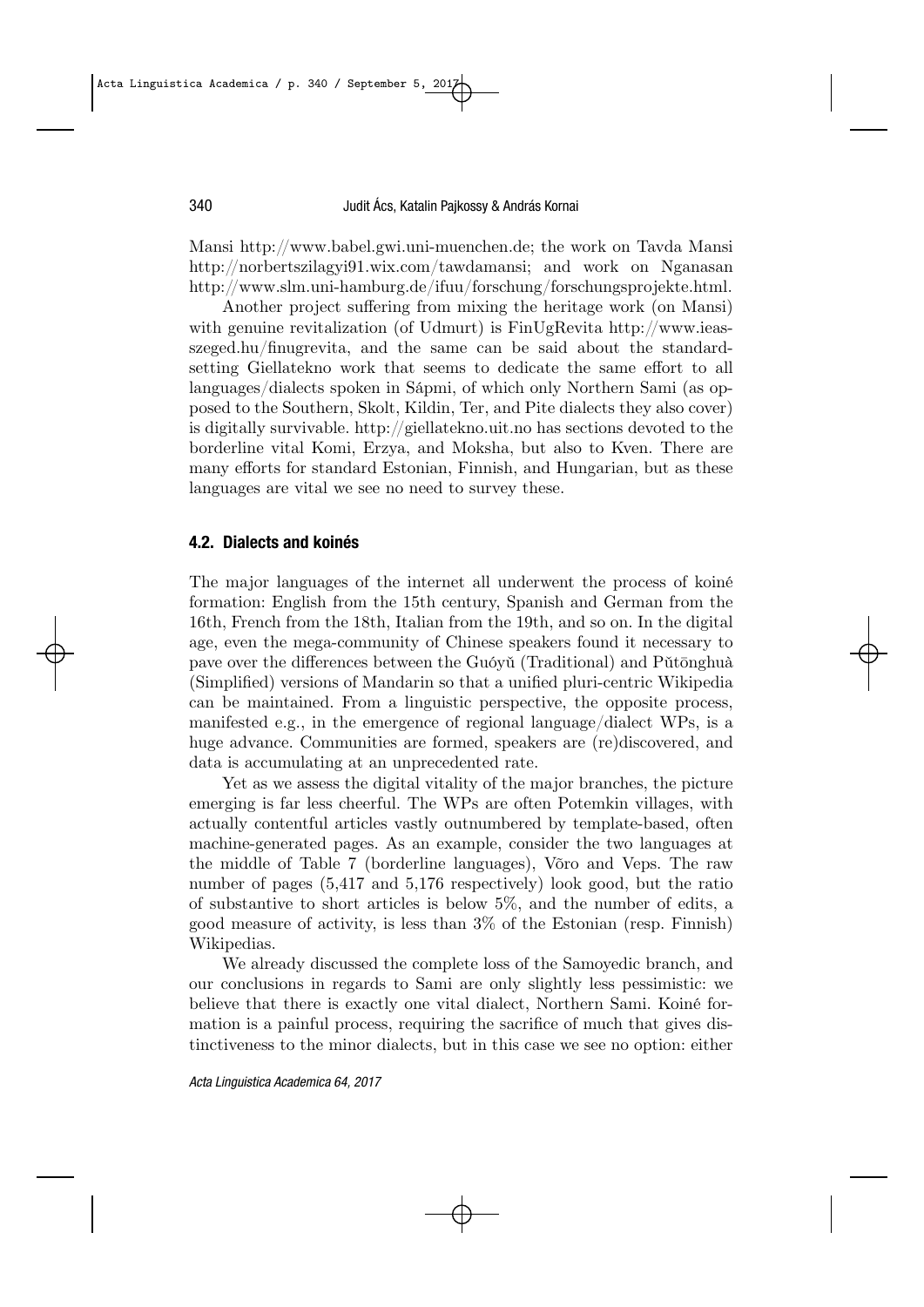an effort is made to create a digital koiné, or speakers of the other dialects are forever banned from accessing the digital realm in a near-native fashion.

In the Permian branch, Udmurt is vital, and Komi (Permyak, but not Zyrian) can perhaps be vitalized. This echoes our conclusion from Kornai (2013):

"Evidently, what we are witnessing is not just a massive die-off of the world's languages, it is the final act of the Neolithic Revolution, with the urban agriculturalists moving on to a different, digital plane of existence, leaving the huntergatherers and nomad pastoralists behind. As an example, consider Komi, with two wikipedias corresponding to the two main varieties (Permyak, 94,000 speakers and Zyrian, 293,000 speakers), both with alarmingly low (*<*2%) real ratios. Given that both varieties have several dialects, some already extinct and some clearly still, the best hope is for a koiné to emerge around the dialect of the main city, Syktyvkar. Once the orthography is standardized, the university (where the main language of education is Russian) can in principle turn out computational linguists ready to create a spellchecker, an essential first step toward digital literacy (Prószéky & Novák 2005). But the results will benefit the koiné speakers, and the low prestige rural Zyrian dialects are likely to be left behind.

What must be kept in mind is that the scenario described for Komi is optimistic. There are several hundred thousand speakers, still amounting to about a quarter of the local population. There is a university. There are strong economic incentives (oil, timber) to develop the region further. But for the 95% of the world's languages where one or more of these drivers are missing, there is very little hope of crossing the digital divide."

The Mordvin branch is handicapped by two salient facts: first, that one cannot really hope for a koiné to pave over the differences between Erzya and Moksha, and second, that the language policies of the Russian Federation, quite supportive e.g., in Ugra, are more restrictive in Mordovia. We discuss some possible action items in 4.3.

The Mari branch gives rise to a more optimistic assessment: both Western (Hill) and Eastern (Meadow) Mari are low vital (or high borderline) cases, and koiné formation (based on Eastern Mari) is already taking place.

The Khantyic branch has the advantage that Ugra is a showcase of economic development, but this also works to its disadvantage, in that the population is increasingly Russified, in spite of good state-level support for native language education. Our model predicts heritage status for all dialects, a loss comparable to that of Samoyedic.

The Hungarian branch, with loss of peripheral dialects, is vital. The Finnic branch has two vital languages, Finnish and Estonian, but no vital dialects, in spite of the efforts (Veps and Võro in particular) that we discussed above.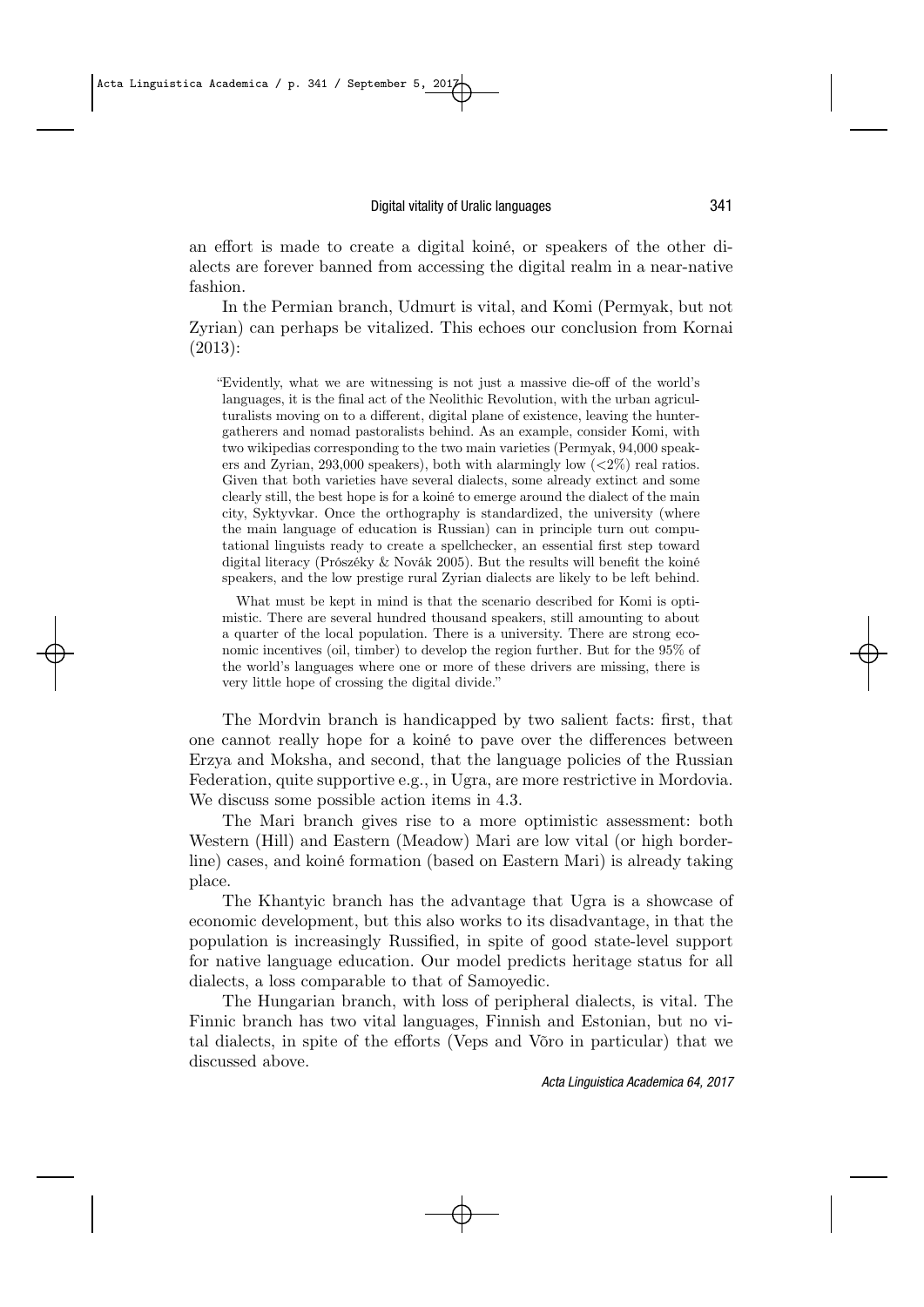# **4.3. Possible action items**

Given the widespread cultural changes, the gradual dissolution of nomadic lifestyles, and the destruction of habitat, some 90% of Uralic languages and dialects are digitally still, and the only ones automatically making the transition are the national languages of modern industrial states: Finnish, Estonian, and Hungarian. We have identified three other candidates where a great deal of effort can make a difference: Sami (a koiné based on the Northern dialect), Mari (a koiné based on the Eastern dialect), and Udmurt. To get there, we need to make a few advances, well within the reach of current technology.

Perhaps surprisingly, the foundation stone of all digital vitality is a mundane piece of software in everyday use by billions of people, the spellchecker. Literacy is essential, and will remain essential because the higher stages of the natural language processing software stack presented in Table 8 remain unreachable without building the lower levels first.

| NLP capacity                                       | vitality required          |  |
|----------------------------------------------------|----------------------------|--|
| Intelligent text understanding, question answering | T                          |  |
| Machine Translation                                | $T-T$ and $T-V$ pairs only |  |
| Automatic Speech Recognition                       | V                          |  |
| <b>Optical Character Recognition</b>               | VН                         |  |
| Functional sentence parsing                        | V                          |  |
| Probabilistic language models                      | V                          |  |
| Phrase-level analysis (chunking)                   | V                          |  |
| Word-level analysis (morphology)                   | VНS                        |  |

**Table 8:** The NLP hierarchy

Starting at the top, imagine that we wish to bring the medical advice capabilities of IBM's Watson system to, say, Meänkieli speakers. Since the system will justify its answers by citing the relevant medical literature, written predominantly in English, we need Machine Translation from English to Meänkieli, and of course if we have high quality MT in both directions we don't have to build another Watson.

However, high quality MT depends on functional sentence parsing, which in turn depends on both probabilistic language modeling and on chunking. For languages with complex inflectional morphology (not just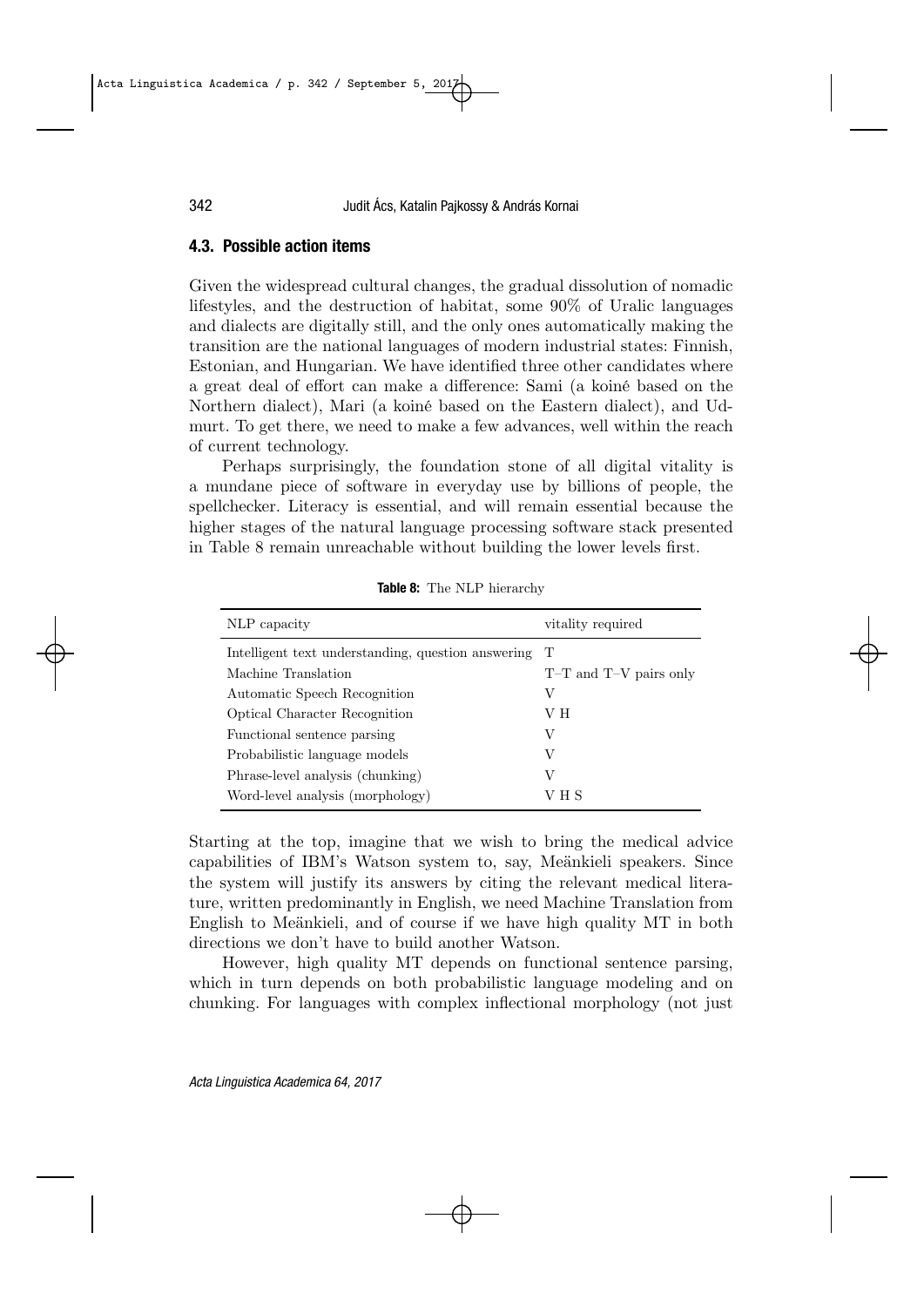Uralic) we need to combine the morphological information with the probabilistic model (Bilmes  $&$  Kirchhoff 2003) for every task such as chunking (for a Hungarian example see Recski 2014) and of course spellchecking already benefits from morphological analysis (Hajic & Drózd 1990; Oflazer & Guzey 1994; Németh et al. 2004). Indeed, spellchecking and stemming are the primary motivational examples behind the two-level phonology and morphology mechanism (Koskenniemi 1983) that figures prominently in several of the projects surveyed in 4.2.

Standardized spelling is a big part of koiné formation, but even the heritage preservation projects must find methods to homologize the transcription systems used by different workers in the field. For (re)vitalization, elicited texts are methodologically secondary, and orders of magnitude smaller, than "live" production such as blogs, tweets, and WP articles, and to make use of the live material we must find a way to normalize the words.

Our first proposed action concerns text production at the lowest level: we need input methods, and especially for those Uralic languages and dialects that use some kind of extended Cyrillic, we need to develop a keyboard layout. Perhaps the simplest would be to design a joint Uralic Cyrillic+ keyboard, one that contains all special symbols (typically, accented versions of standard Cyrillic characters) used in writing these, rather than one keyboard per language. Once this is in place, a reasonable second step is to get any language/dialect whose digital vitalization is a concern be supported by FireFox.

Another line of action concerns audio. As researchers we could provide native speakers with cellphones and free time on condition that whatever they say will be recorded and used for research purposes – the Linguistic Data Consortium already makes available several CALLHOME corpora collected by this method. For now, the primary goal should be collecting the data, transcription efforts can come later. We estimate a good collection effort, yielding several hundred hours of untranscribed audio, could be run on EUR 10k per language, considerably less than the costs of getting a single trained linguist in the field.

Obviously, it is not our place to prioritize exactly which languages and dialects should be targeted by live data collection efforts of the kind suggested above, but we hope our work helps to raise consciousness and focus the attention of national governments and funding agencies on this urgent problem.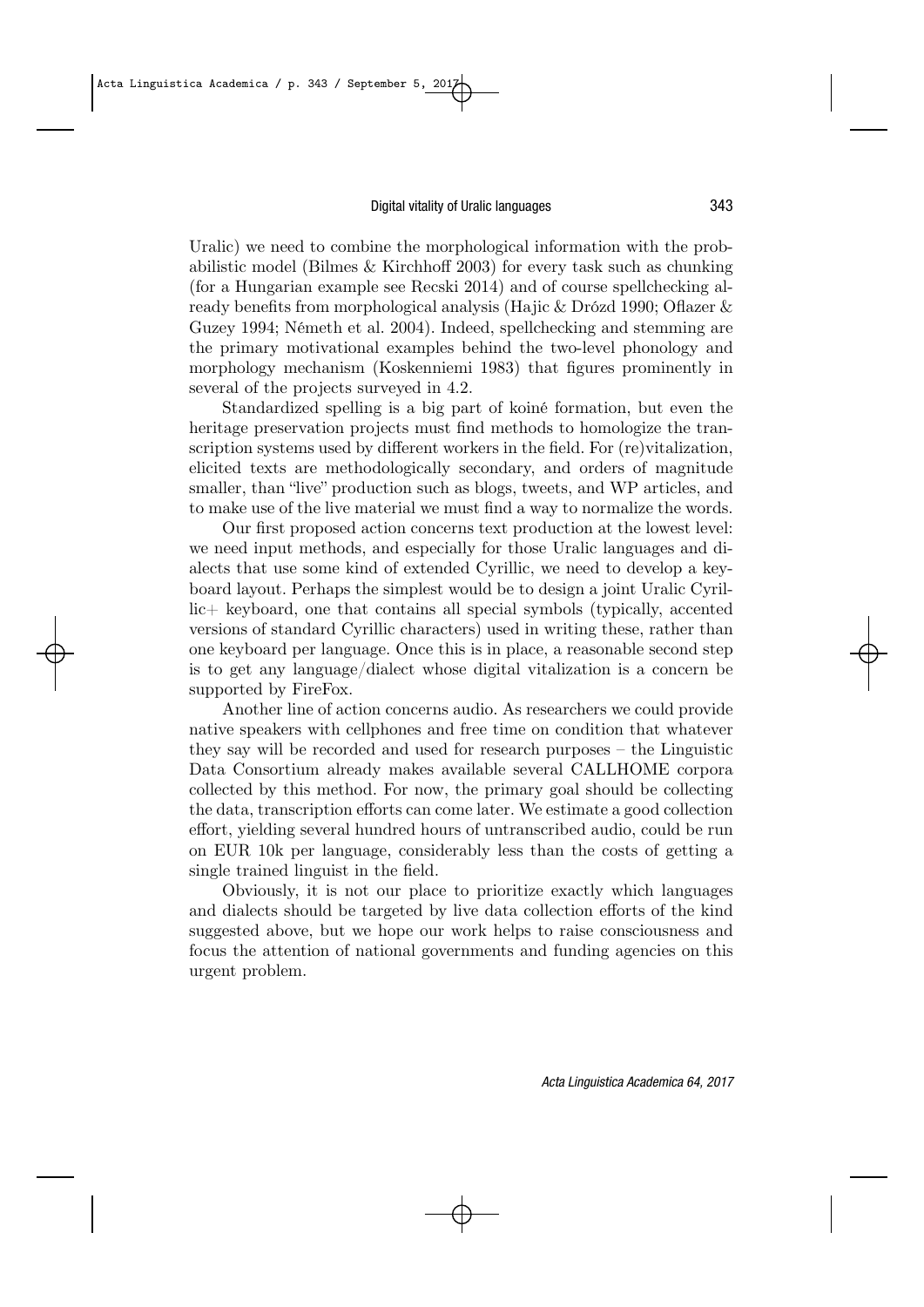### **5. Conclusions**

Studies of digital vitality assessment share few of the central concerns of sociolinguistics. We have no data on social stratification (in a few cases, we see a clear urban-rural split), prestige, variation, linguistic change, etc. in the digital realm, and consider the digital variant unified, except when they are machine-distinguishable, as Nynorsk and Bokmål in the earlier study. Distinguishability is perhaps the lowest bar to cross in terms of digital survivability, and it should be kept in mind that in spite of the concentrated effort of the Crúbadán Project, we can identify only about 200 languages by standard tools like TextCat or CLD2 for lack of data. That said, in principle our method could be put to use on actual digital sociolinguistic data, and the "logic of variable rules" (Kay & McDaniel 1979) makes clear the conceptual relatedness of maximum entropy and logistic regression, so there is a connection at the level of mathematical tools as well.

#### **Acknowledgements**

We would like to thank Marianne Bakró-Nagy (HAS Research Institute for Linguistics), Johanna Domokos (Universität Bielefeld), and Anna Fenyvesi (University of Szeged) for advice on the subtler aspects of Uralic. Kornai is grateful to the organizers of IWCLUL2 for giving him the opportunity to give the keynote address whose final version appears here. We thank the anonymous referees whose comments led to many substantive improvements.

#### **References**

- Bilmes, Jeff A. and Katrin Kirchhoff. 2003. Factored language models and generalized parallel backoff. In Proceedings of HLT/NACCL. 4–6.
- Campbell, Lyle and Bryn Hauk. 2015. Language endangerment and endangered Uralic languages. In H. Mantila, K. Leinonen, S. Brunni, S. Palviainen and J. Sivonen (eds.) Proceedings of the Congressus Duodecimus Internationalis Fenno-Ugristarum. Oulu: University of Oulu. 7–38.
- Hajic, Jan and Janus Drózd. 1990. Spelling-checking for highly inflective languages. In COLNG 1990 Volume 3: Papers presented to the 13th International Conference on Computational Linguistics. Stroudsburg, PA: Association for Computational Linguistics. 358–360.
- Hammarström, Harald. 2015. Ethnologue 16/17/18th editions: A comprehensive review. Language 91. 723–737.
- Kay, Paul and Chad K. McDaniel. 1979. On the logic of variable rules. Language in Society 8. 151–187.

*Acta Linguistica Academica 64, 2017*